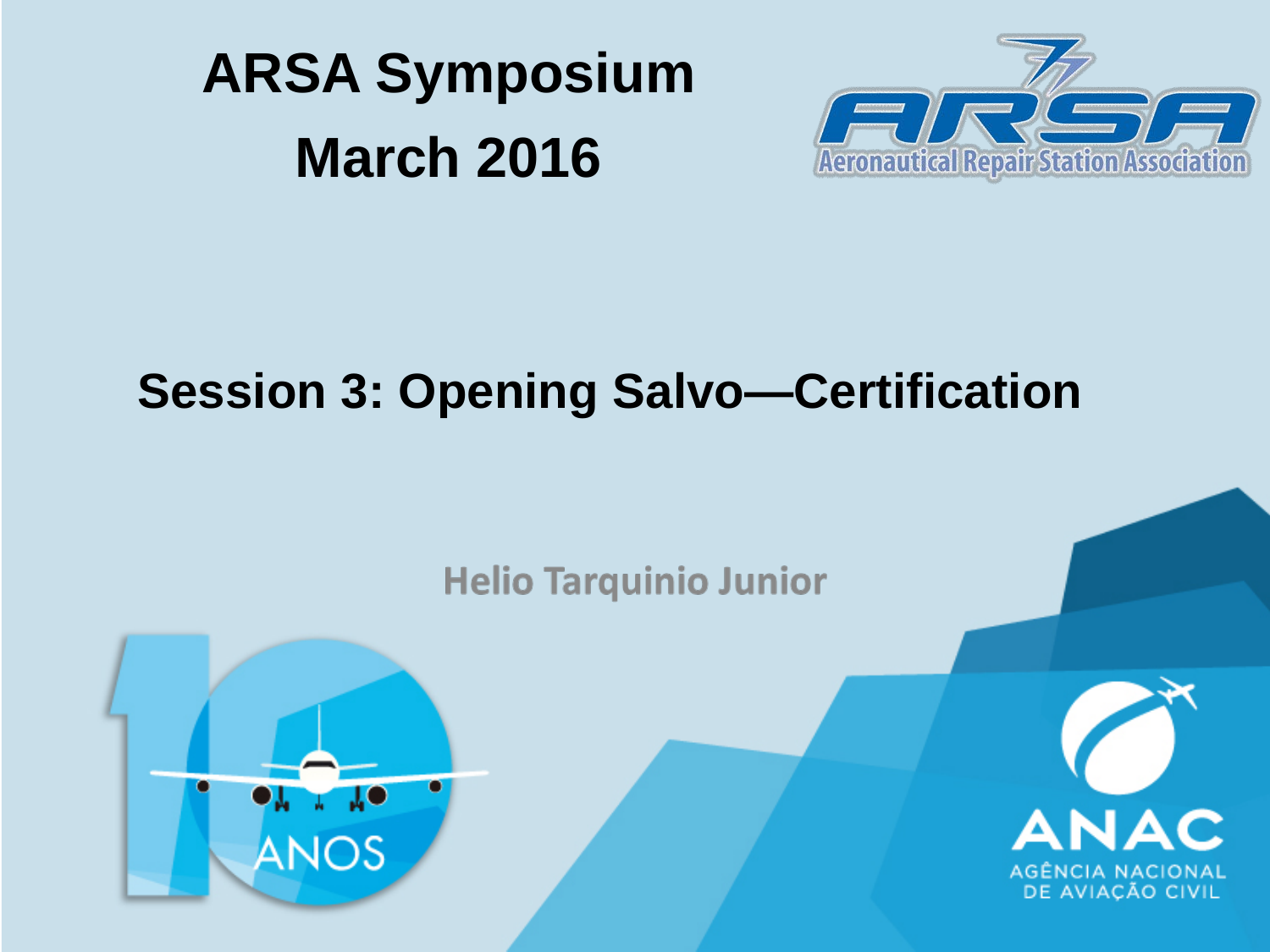



### Federal Organizational Framework

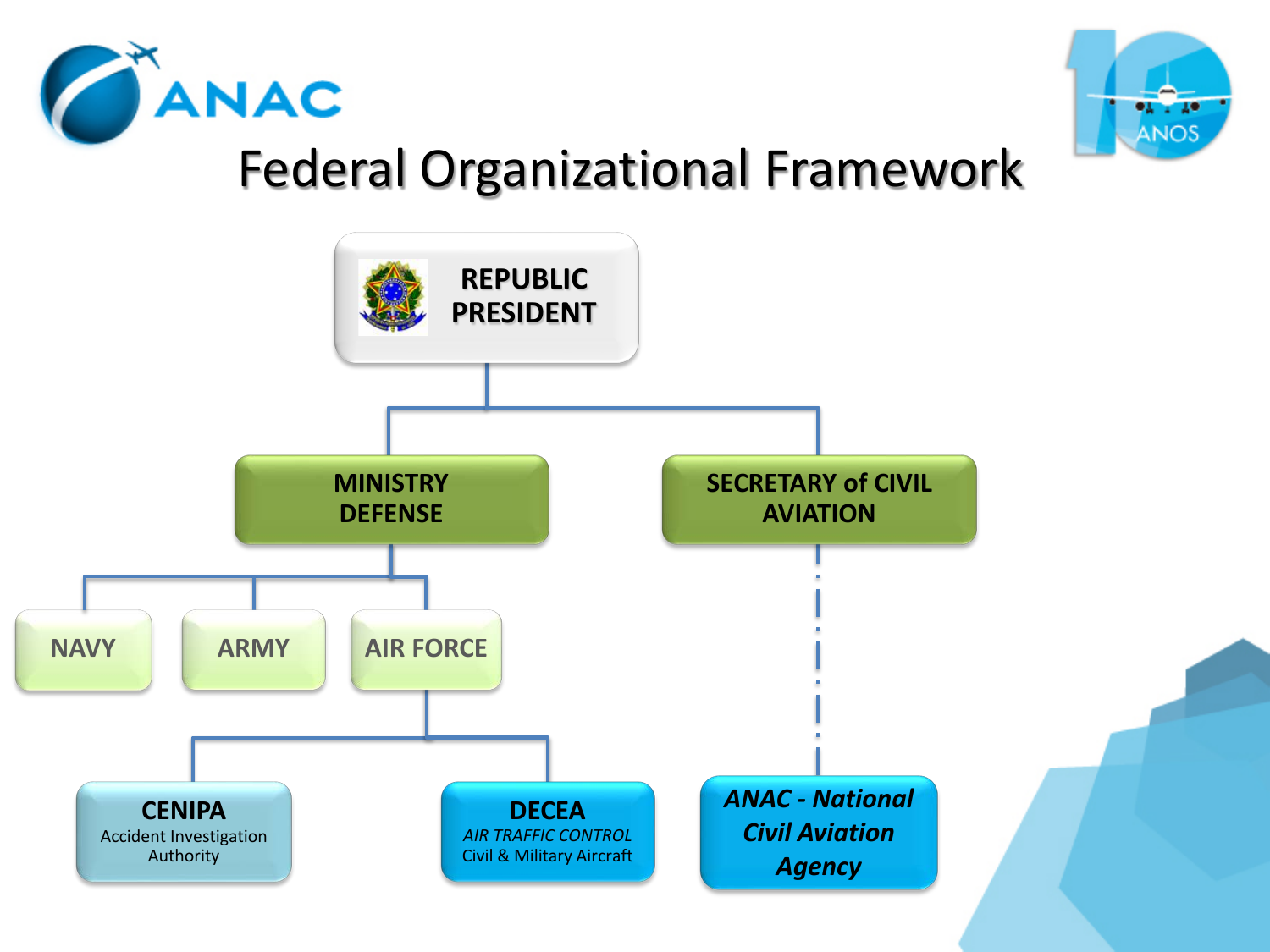



#### Regulatory Framework

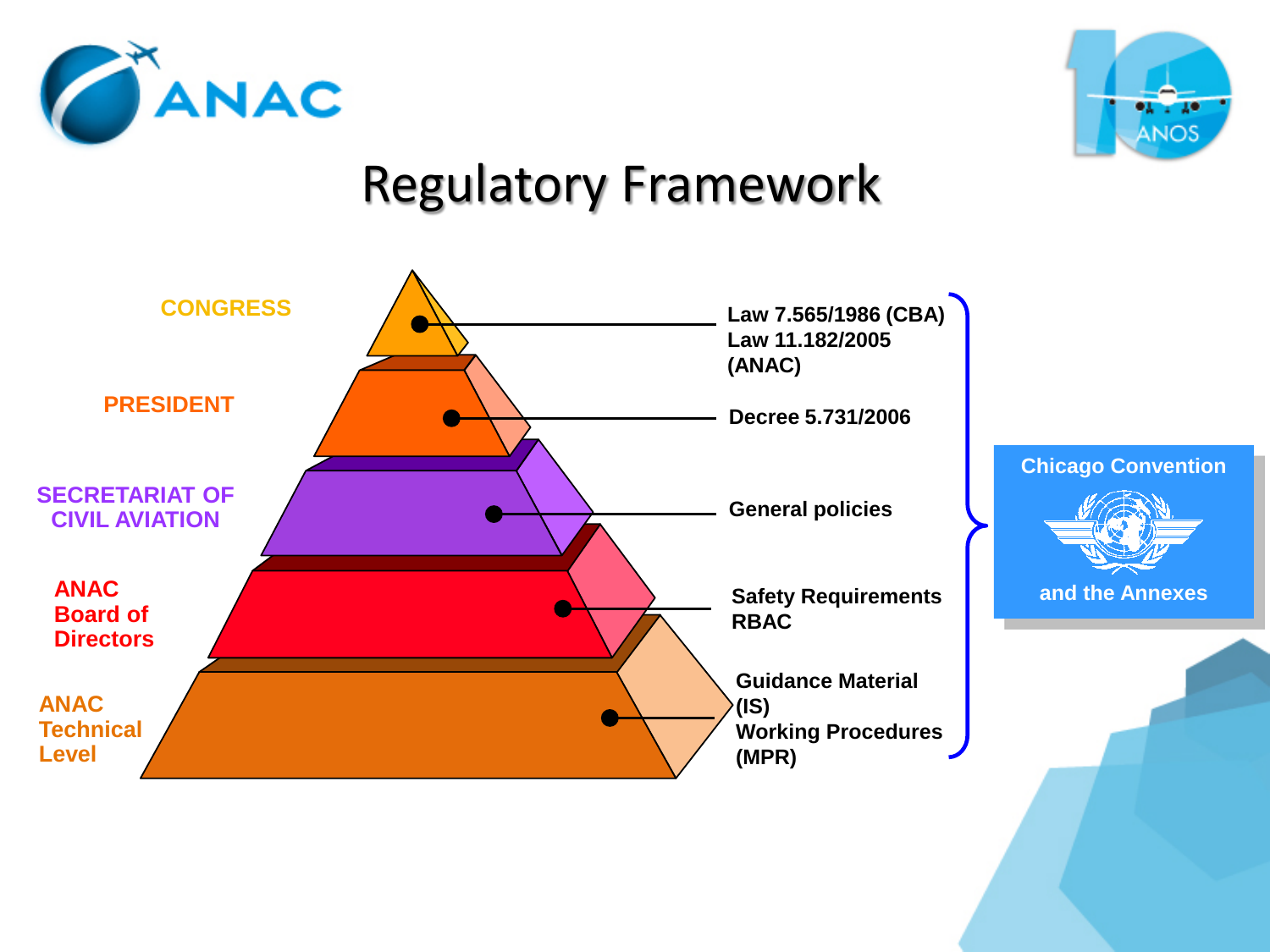





Update 28/08/2015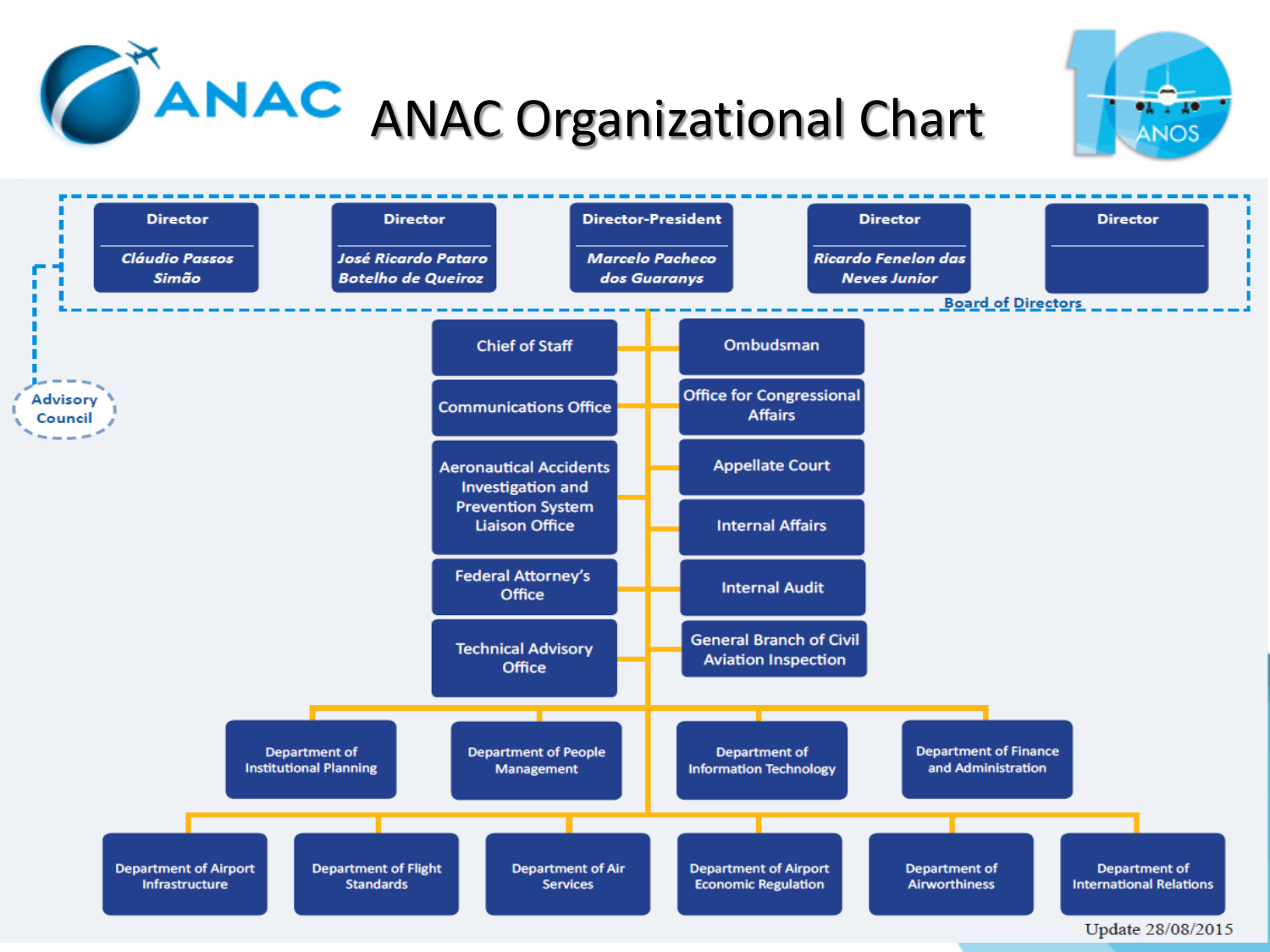



## Brazilian Manufacturers

#### **► 5 ANAC Production Certificates in place**

- $\rightarrow$  2 for aircraft (Embraer and Airbus Helicopters-Helibras)
- $\rightarrow$  3 for parts (AGS, ELEB, RITTER)

#### At least 1000 suppliers under manufacturers PC

 Unknown number of suppliers for foreign manufacturers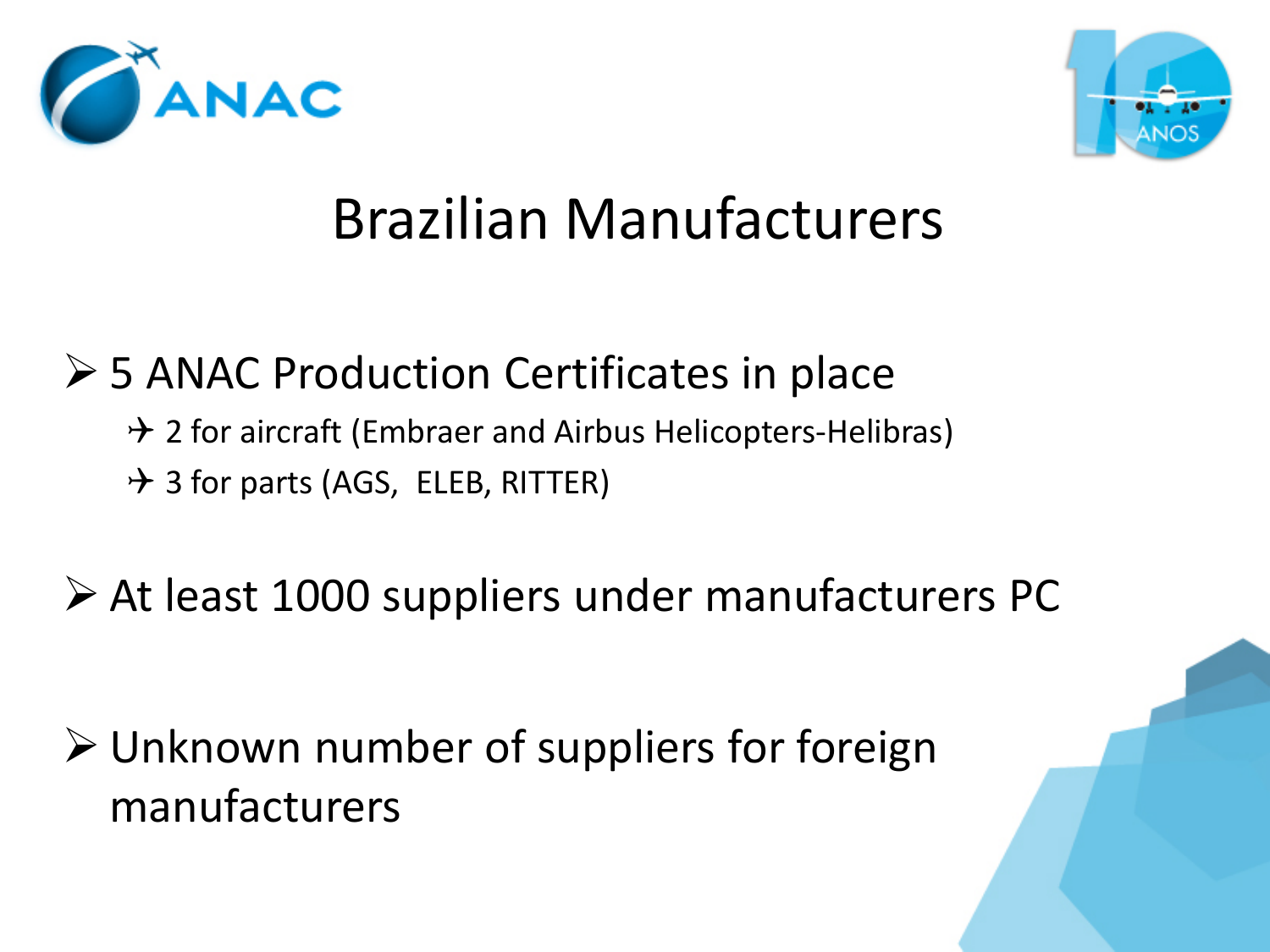



#### Validation Process: We consider...

LoI as low as possible

> as much as possible the Cert Basis of the SoD

as much as possible the SoD find of compliance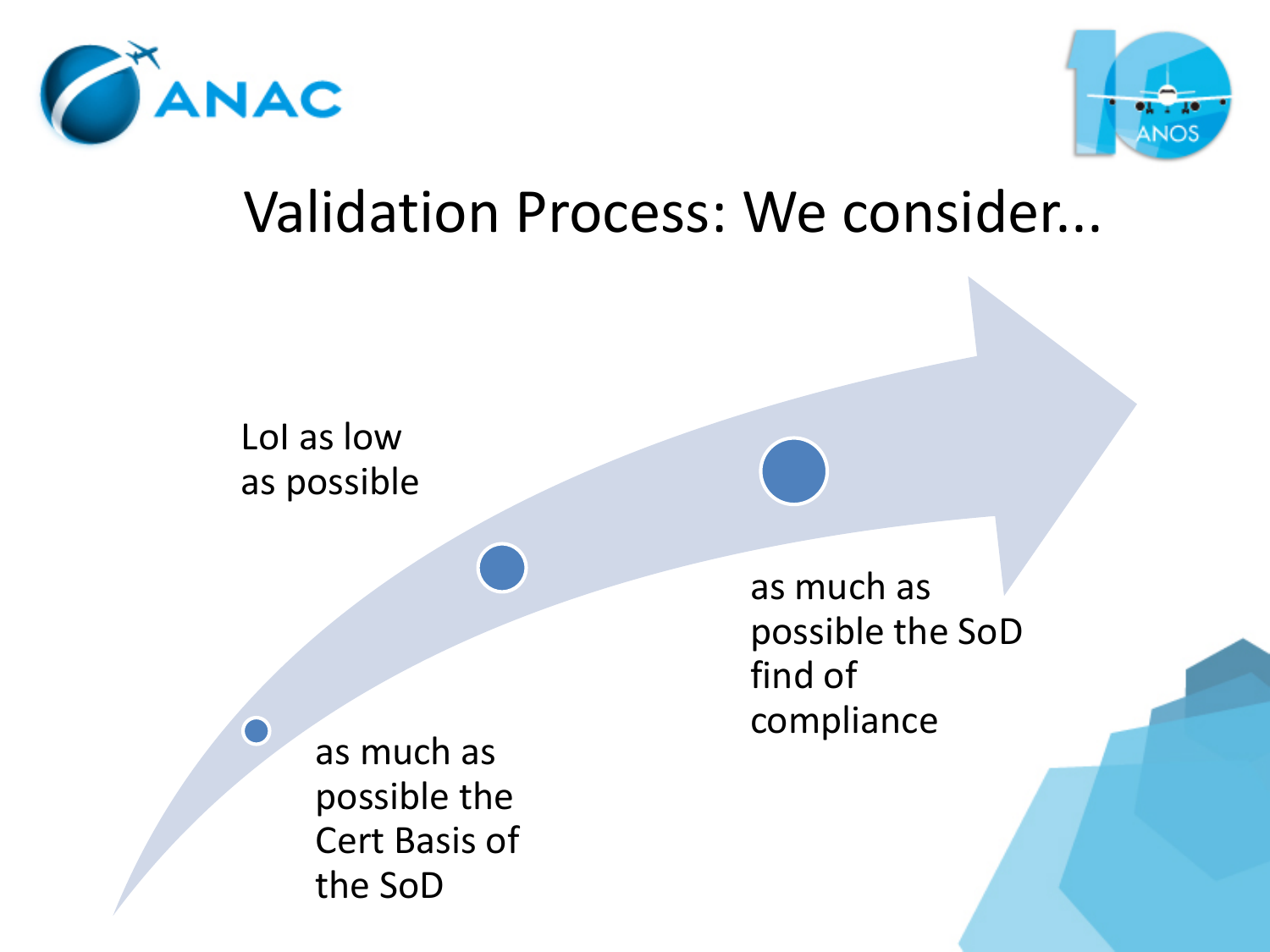



## International Cooperation in Certification

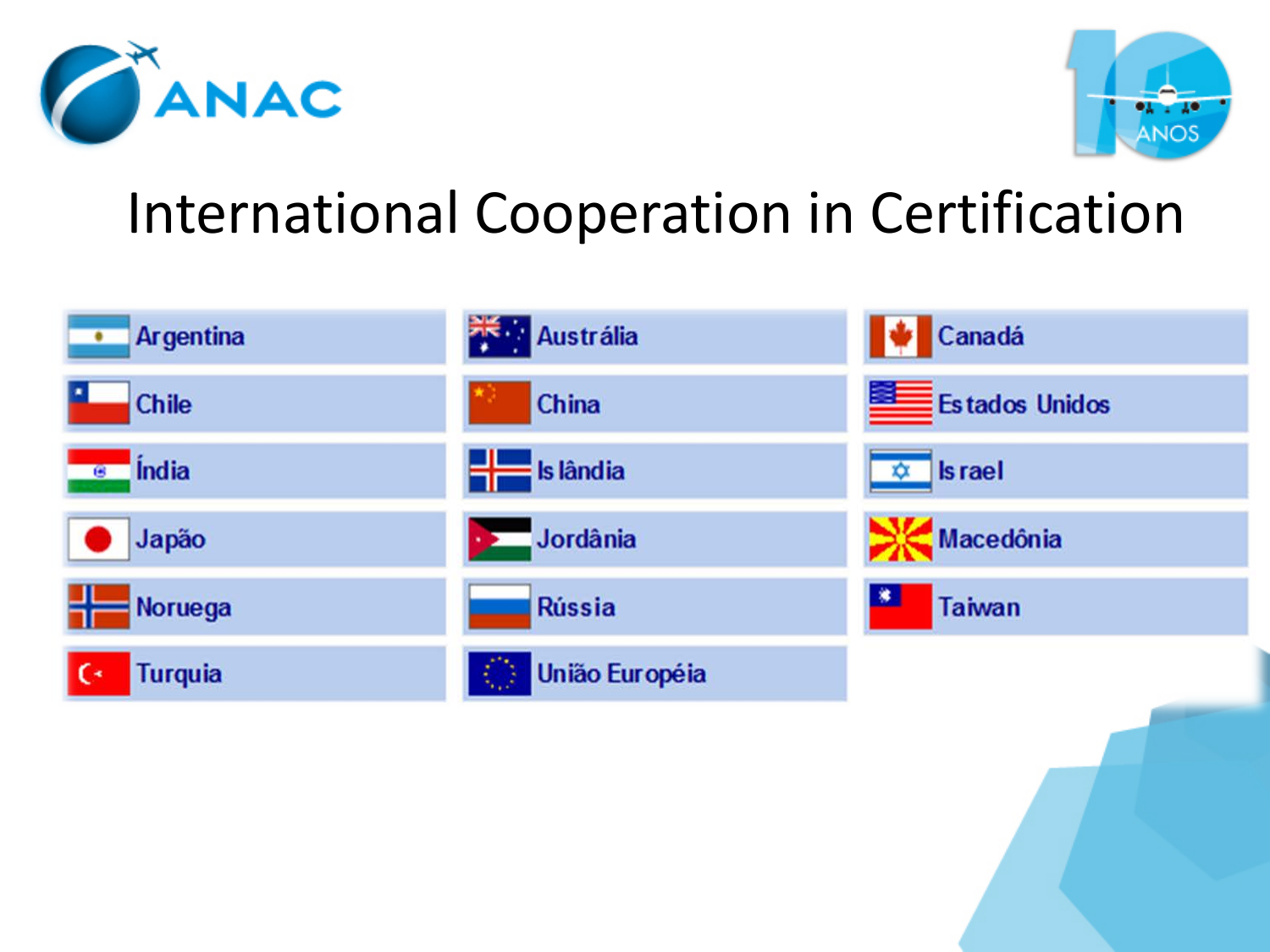



## Certification Airworthiness Agreements

- $\triangleright$  Brazil-USA: 40 years of cooperation Bilateral Aviation Safety Agreement – BASA (March 2004) Amendment 2 to Revision 1 of IPA: just signed, Feb. 2016 IPA Revision 2: In progress.
- $\triangleright$  Brazil-EU: Brazil EU Bilateral Agreement (July 2010) TIP Revision 2: September 2015
- $\triangleright$  Brazil-Canada: Memorandum of Understanding on Civil Aviation (July 2015) Implementation Procedures: In negotiation.
- CMT: Brazil officially attend CMT (Certification Management Team) in September 2015.

Link for brazilian agreements:

<http://www2.anac.gov.br/certificacao/Acordos/Acordos.asp>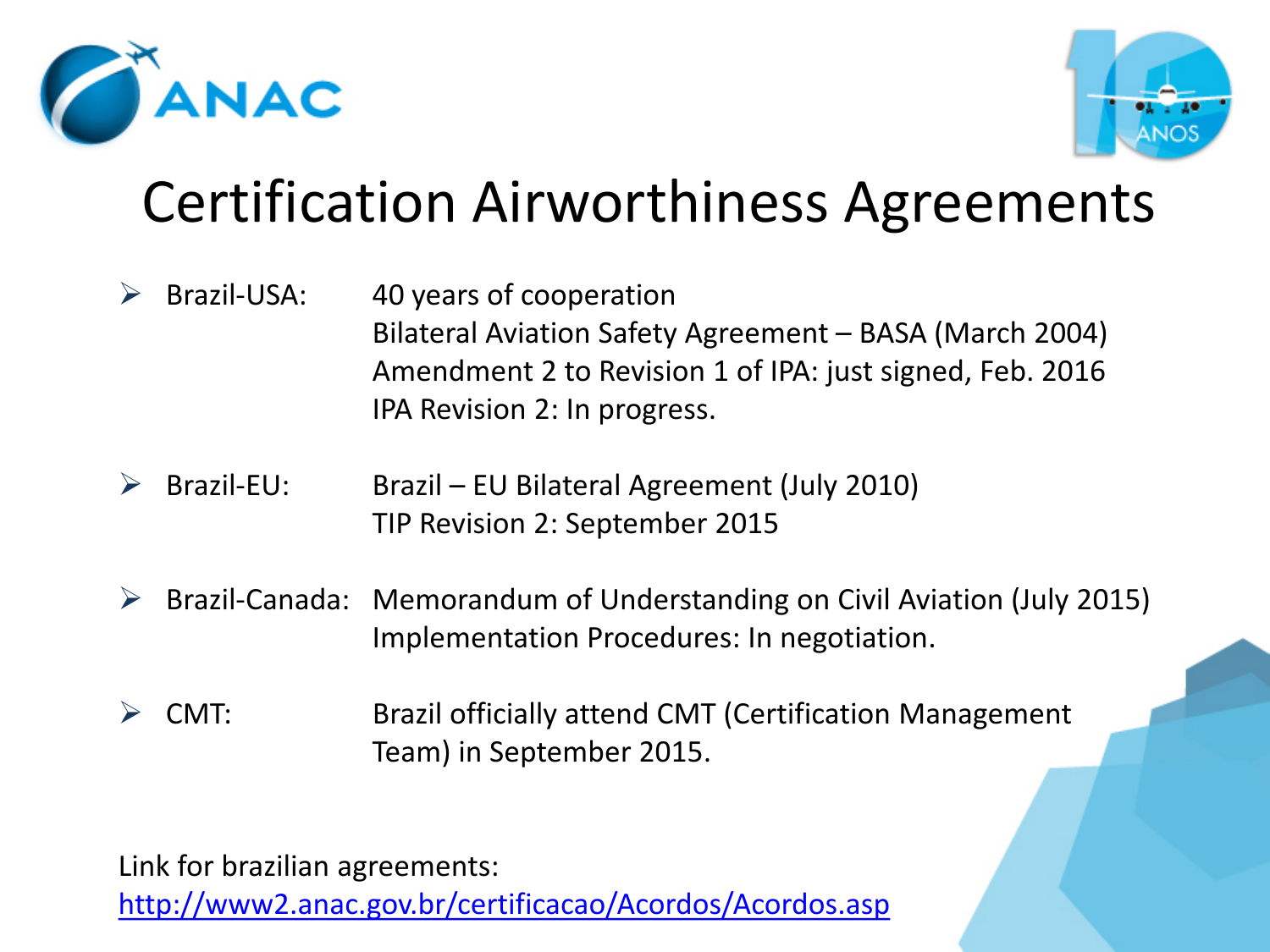



## Regulatory Agenda on Aircraft Certification:

- $\triangleright$  Performance based certification for design organizations
- UAS interim rules
- $\triangleright$  Rulemaking done, but ongoing Project: ibr2020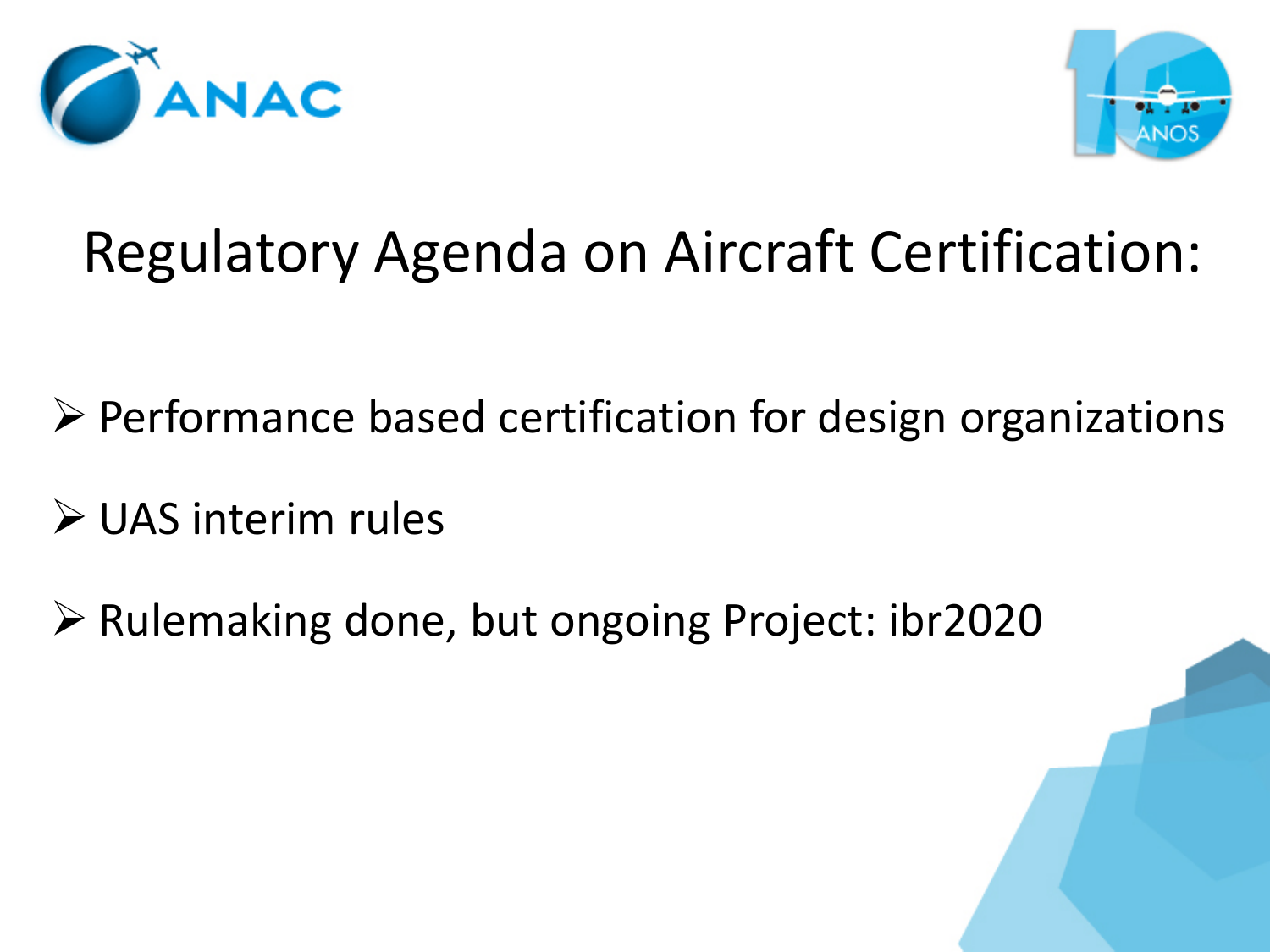



## Performance based certification for design organizations

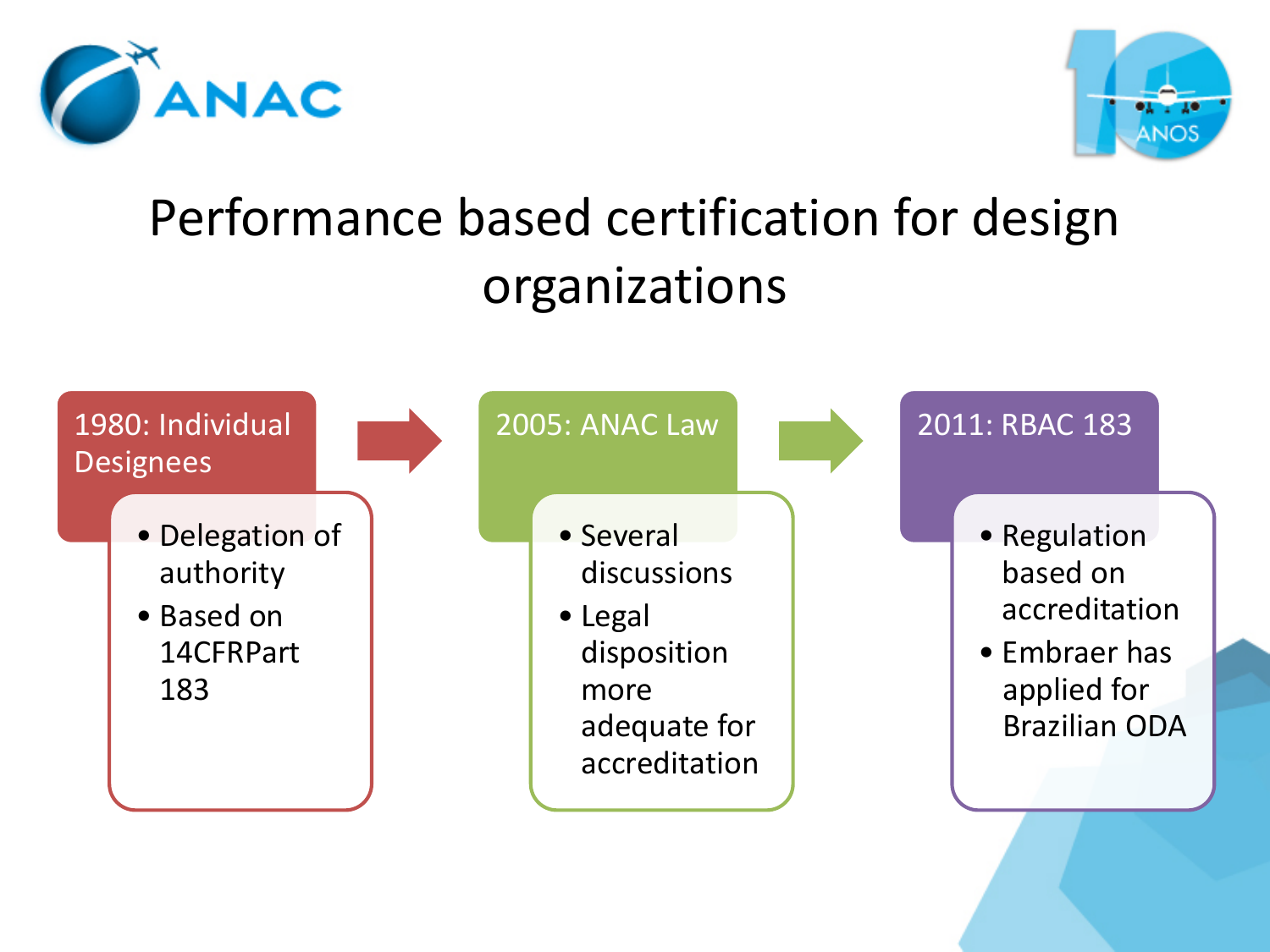



# Performance based certification for design organizations - Current status

- $\geq 2015$  decision to implement a system based on EASA-DOA
- $\triangleright$  ANAC is following:
	- $\rightarrow$  ICAO Safety Management Panel (SMP)
	- $\rightarrow$  Safety Management International Collaboration Group (SM-ICG)
	- $\rightarrow$  Even though not attending, ANAC is very interested in the FAA Part 21/SMS ARC
- $\triangleright$  Rulemaking and change management plan from 2016 up to 2018.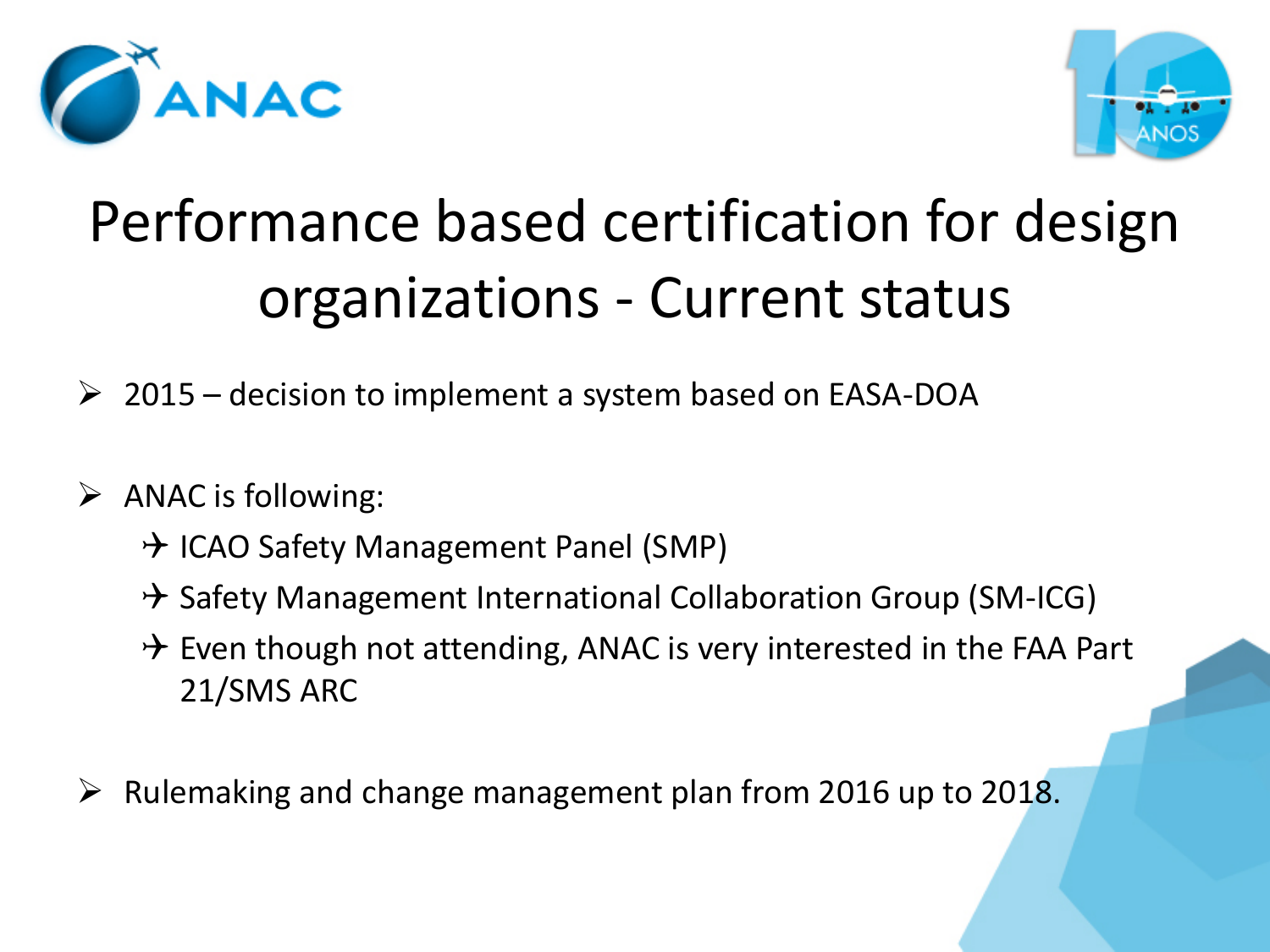



## RPAS

- $\triangleright$  So far, only experimental operations are allowed
	- $\rightarrow$  Guidance material: Supplementary Instruction 21-002 Rev. A (to be revised to include criteria for BVLOS\* ops)
- $\triangleright$  Special Regulation for non-experimental operations is under development  $\rightarrow$  Reqs. proportional to mass and type of operation  $\rightarrow$  Public commentation already done
- $\triangleright$  Challenges:
	- $\rightarrow$  Regulation burden vs. associated risk of the operation
	- $\rightarrow$  Safety vs. Companies' needs and wills
	- $\rightarrow$  Enforcement

*\*BVLOS: Beyond Visual Line Of Sight*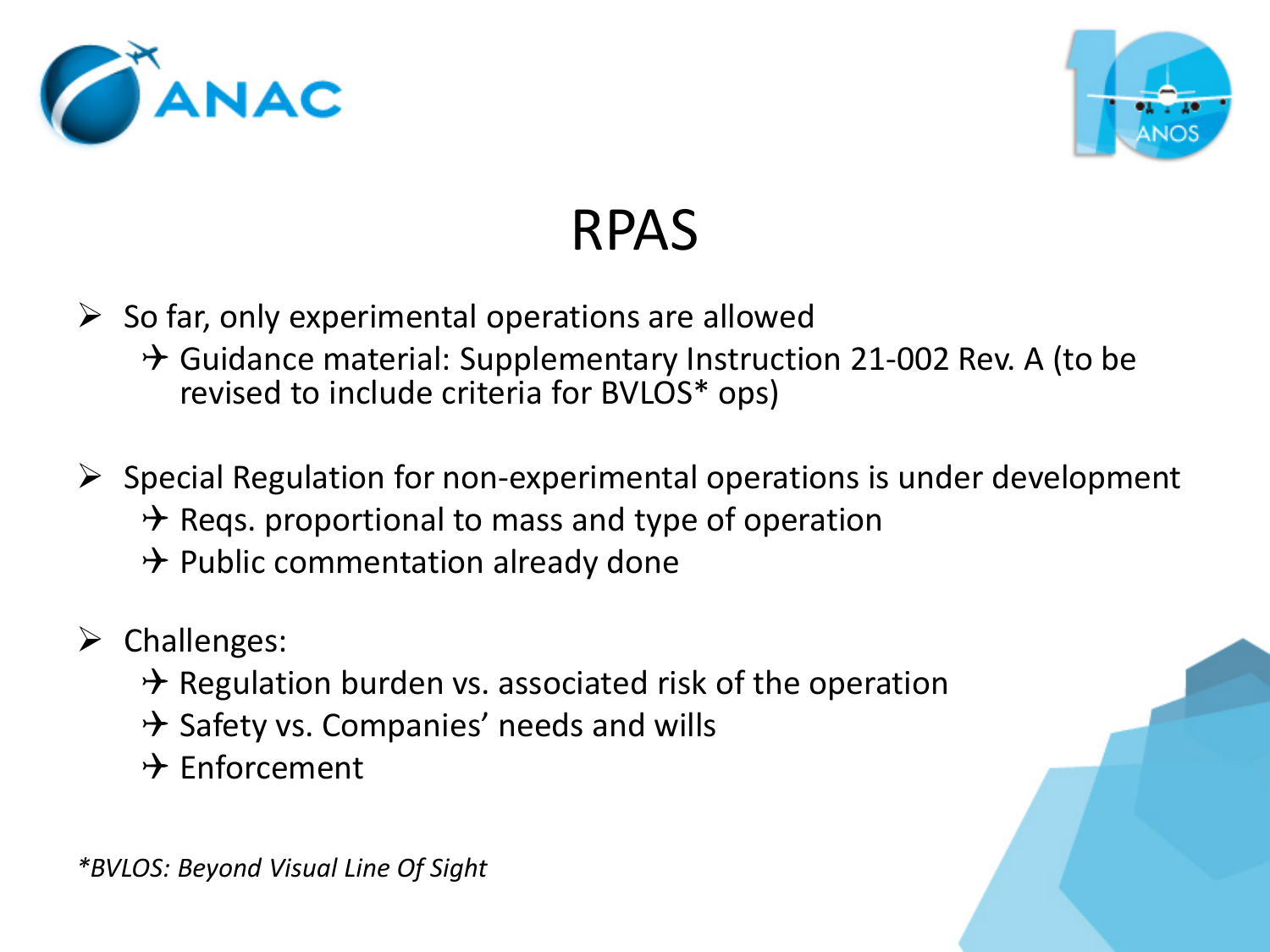



# iBR2020

- $\triangleright$  To address the professional assembly of amateurbuilt kits
	- $\rightarrow$  Temporary exemption for the major portion criteria (21.191)
	- $\rightarrow$  Goal: to replace those kits by similar TC aircraft